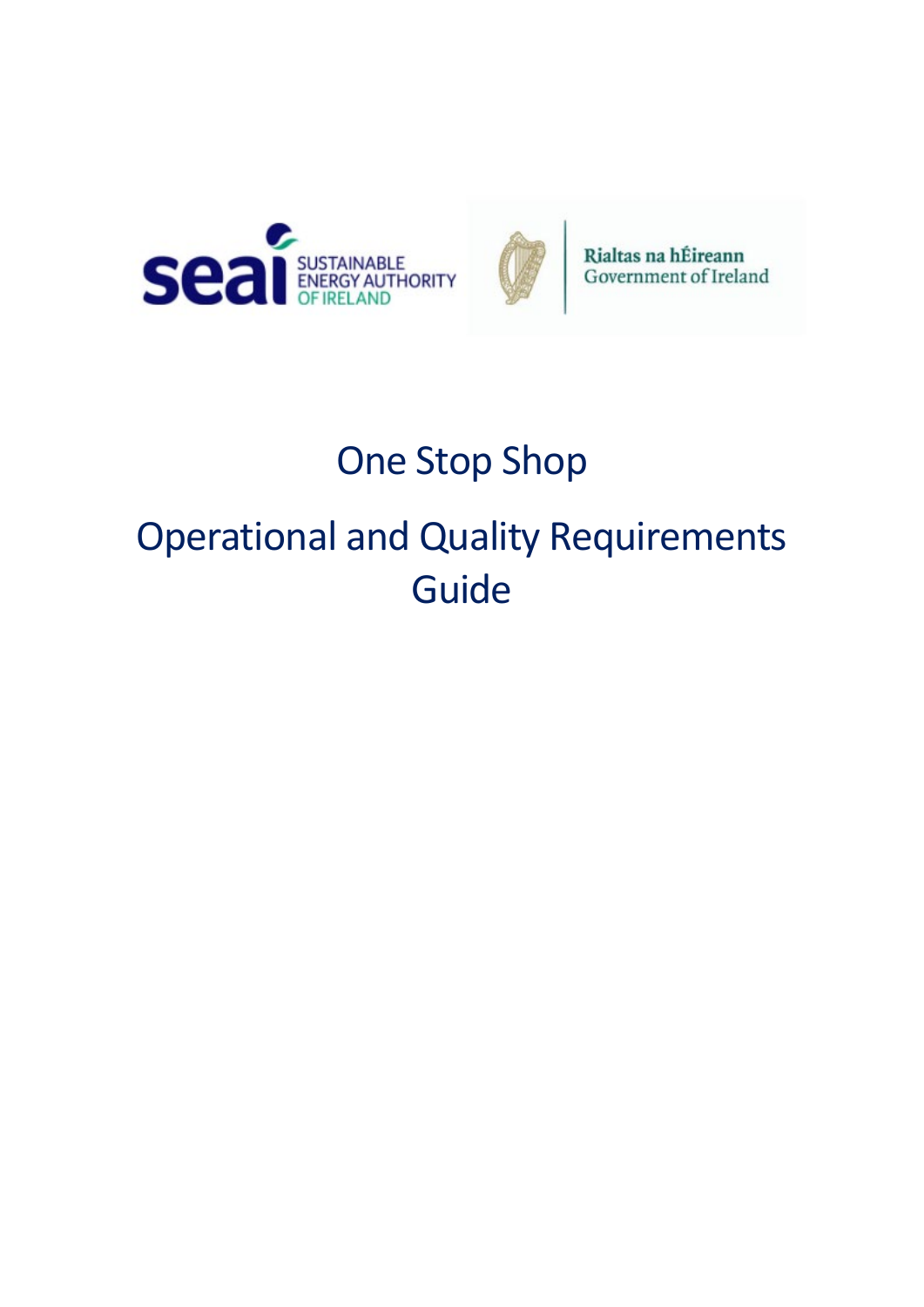

## **Contents**

| $\mathbf{1}$ |       |  |  |  |
|--------------|-------|--|--|--|
| 2            |       |  |  |  |
|              | 2.1   |  |  |  |
| 3            |       |  |  |  |
| 4            |       |  |  |  |
|              | 4.1   |  |  |  |
|              | 4.2   |  |  |  |
|              | 4.3   |  |  |  |
|              | 4.4   |  |  |  |
|              | 4.5   |  |  |  |
|              | 4.6   |  |  |  |
|              | 4.7   |  |  |  |
| 5            |       |  |  |  |
|              | 5.1   |  |  |  |
|              | 5.2   |  |  |  |
|              | 5.2.1 |  |  |  |
|              | 5.2.2 |  |  |  |
|              | 5.2.3 |  |  |  |
|              | 5.2.4 |  |  |  |
|              | 5.2.5 |  |  |  |
|              | 5.3   |  |  |  |
|              | 5.4   |  |  |  |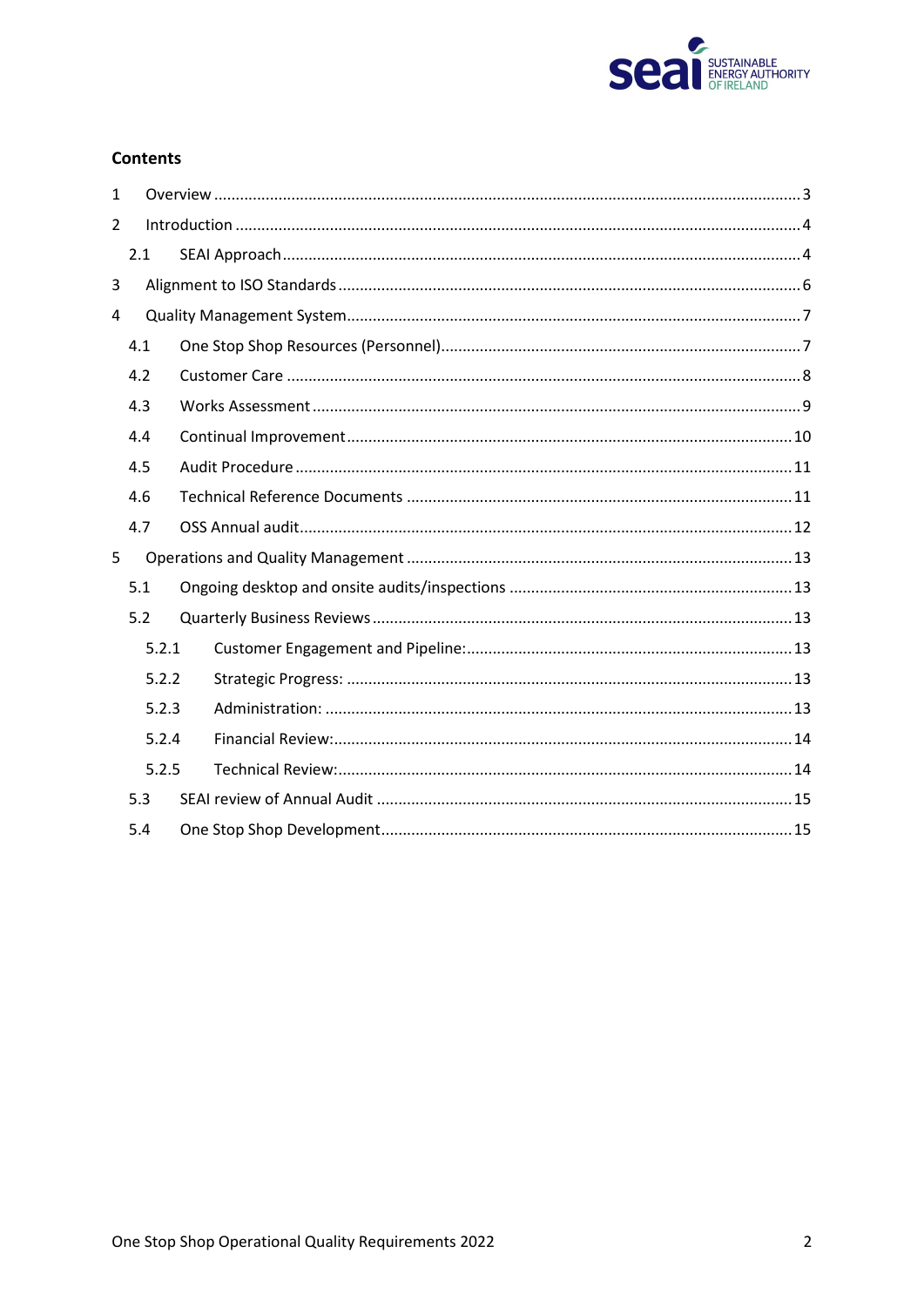

# <span id="page-2-0"></span>**1 Overview**

The Programme for Government and the Climate Action Plan set ambitious goals to reduce greenhouse gas emissions from buildings, including our homes, with targets to retrofit 500,000 homes to a Building Energy Rating ("BER") of B2 and to install 400,000 heat pumps in existing buildings by 2030.

These targets represent a very significant increase in both the volume and depth of retrofit activity. A half million homes equates to almost 30% of all residential buildings in Ireland. In order to achieve these targets, we must transform the way we deliver retrofits by scaling up existing approaches that work and developing new, innovative solutions.

The Government envisages organisations acting as a one stop shop ("**OSS**") as critical actors in making retrofit easier and more attractive to homeowners to carry out. The OSS's will facilitate larger more efficient aggregated projects and will bring benefits both for homeowners and to the supply side. They will combine the different components associated with retrofit projects including demand generation, home assessments, grant application, contractor engagement, project management, quality assurance and finance provision. The scale of our targets offers an opportunity for the development and growth of OSS's, project coordinators, contractors and other elements of the supply chain.

This document sets out operational and quality assurance requirements for OSS's who will be operating under SEAI programmes providing survey, design, supply, installation, commissioning and handover of retrofit works. This document should be read in conjunction with scheme documents; Scheme Guidelines, Code of Practices ("**COP's**"), and the Domestic Technical Standards and Specifications ("**DTSS**").

Further information on the SEAI programmes is available on the SEAI website.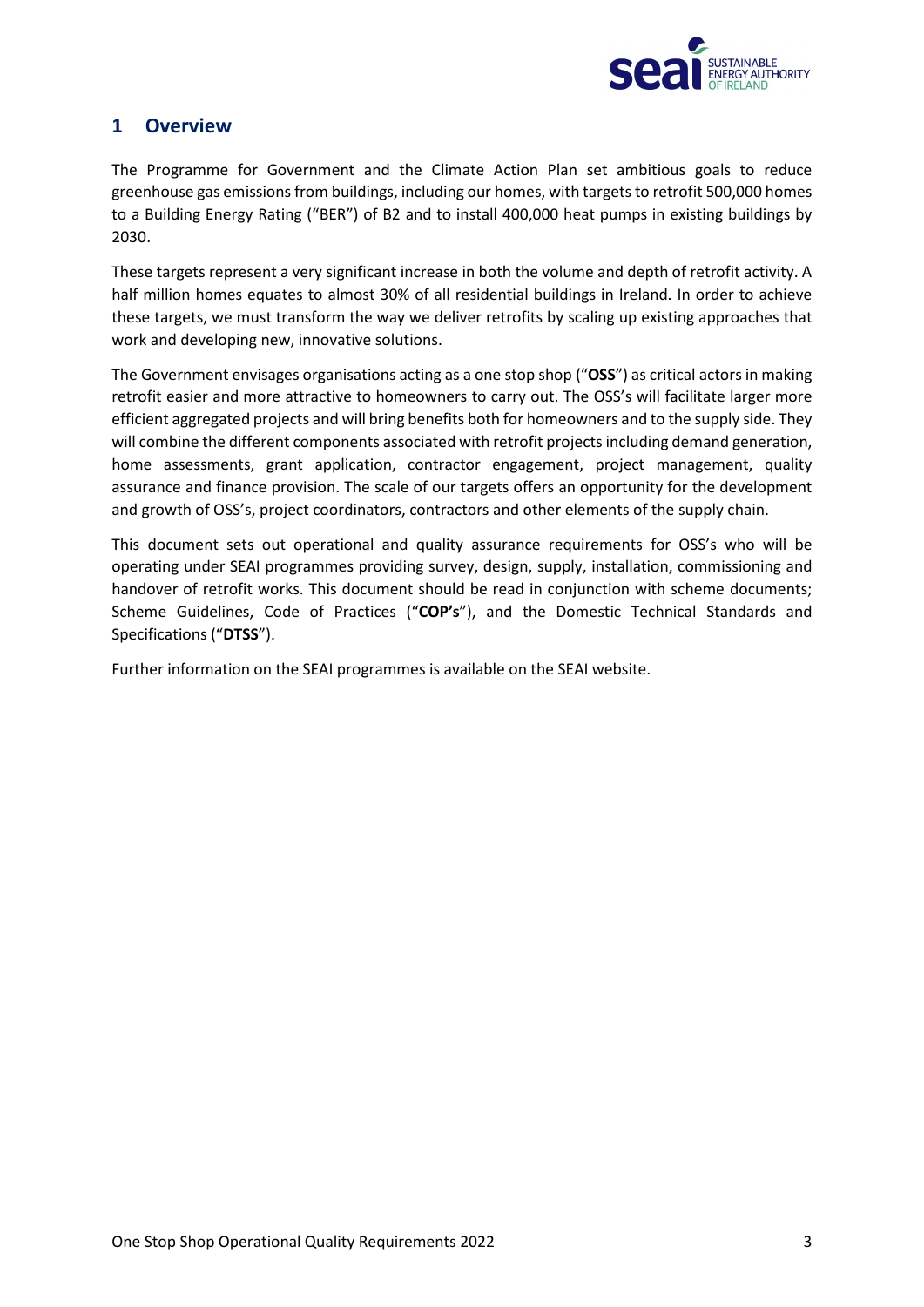

# <span id="page-3-0"></span>**2 Introduction**

The quality of the home energy upgrade is the responsibility of the OSS. SEAI's role is to monitor the delivery of the home energy upgrades to ensure that they meet the requirements and standards of the scheme. When registering as an OSS the company demonstrates that they have a **Quality Management System** in place to manage their business. This will help to ensure and demonstrate that the OSS has the ability to implement works to standards required for the home energy upgrade.

The OSS shall provide SEAI with their policies and procedures, these documents provide assurance the OSS can meet the required standards. The OSS is required to operate a documented internal review of completed works to the requirements and standards set in the Domestic Technical Standards and Specification.

This means that each OSS is responsible for managing their clients (homeowners), the works of their contractors and sub-contractors, and this is described through their **Quality Plan**. The Quality Plan provides a means of relating specific requirements of the process, product, service, project, or contract, to work methods and practices. This Quality Plan can also provide the framework for meeting the requirements of the scheme. Quality Plans are most effective when they are integrated with other management plans.

The One Stop Shop shall operate a Quality Management System which ensures that the home energy upgrade works carried out meet the requirements and expected quality standards of the scheme. This document describes the SEAI approach and template to support OSS on their journey to compliance.

# <span id="page-3-1"></span>**2.1 SEAI Approach**

The quality of service provided to the homeowner and the quality of the home energy upgrade by the OSS are fundamental to the success of the scheme. This delivery of quality service will be examined by SEAI through 5 key pillars:



**Figure 1: SEAI: Pillars of Quality Strategy**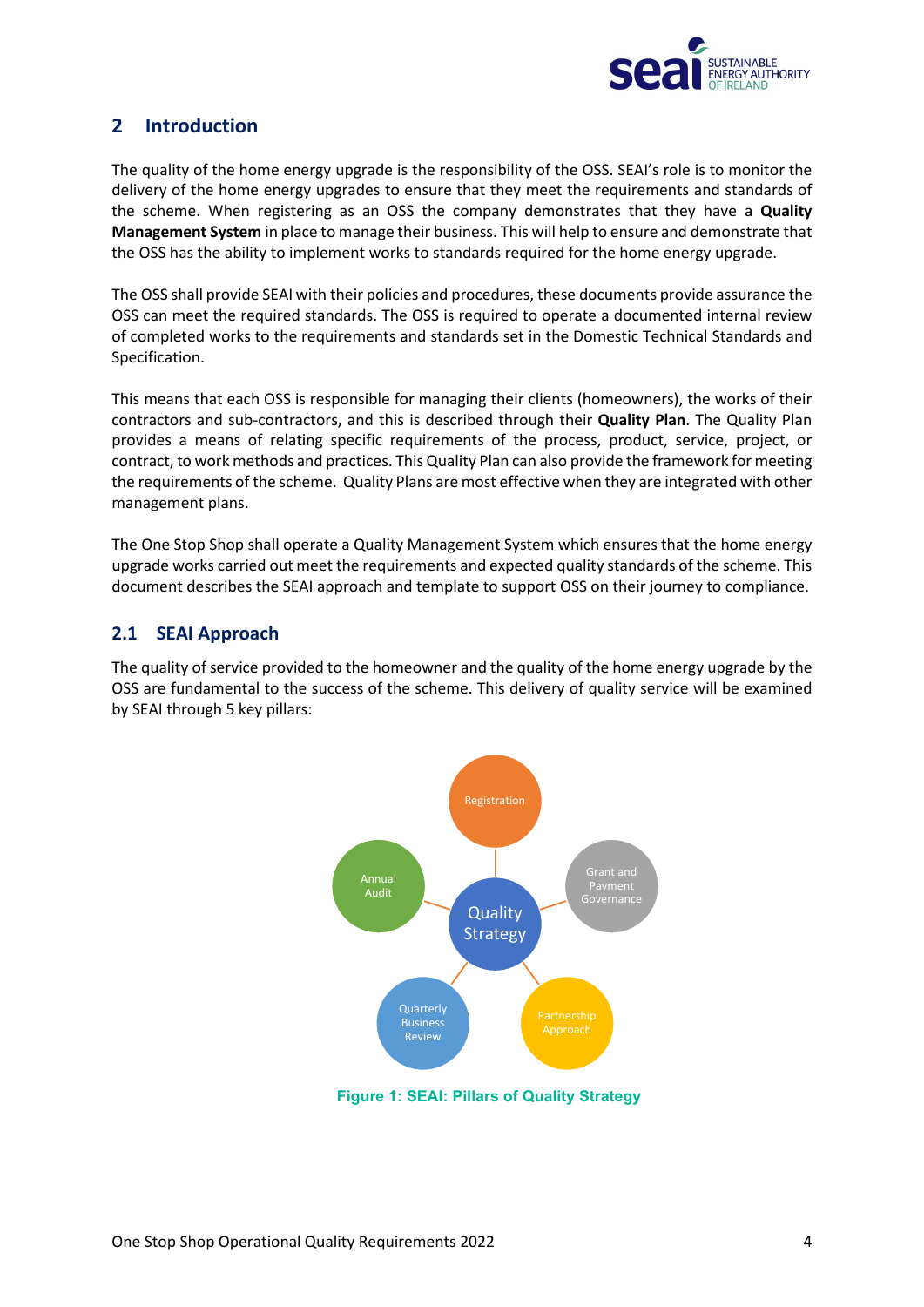

- **Registration**: The registration process is the first step in ensuring a high-quality experience for the customer and ultimately an effective and reliable home energy upgrade. In order to ensure each registered OSS has all the necessary skills to deliver home energy upgrades, there is a two-stage registration process. OSS needs to provide the items described in this document as part of their registration application.
- **Grant and Payment Governance:** There are 2 main components to the oversight approach (1) Eligibility & Automated Governance Checks and (2) Inspections. These items are chiefly compliance issues and ensure the adherence to the broad guidelines of the scheme. These processes will ensure good governance within the scheme. However, insights gained within these processes will be fed back into the overall quality approach and seek to improve quality in the programme across the key areas.
- **Partnership Approach**: The OSS will provide ongoing reports of home energy upgrades completed including; customer acquisition, measures completed; outcomes of OSS audits and inspections and an OSS implementation of outcomes/observations of SEAI inspections and audits. This will support the SEAI programme team in monitoring OSS operations and performance. SEAI will carry out quality assurance activities which can include site inspection or remote audits, any issues found through these are the responsibility of the OSS to address.
- **Quarterly Business Review:** A quarterly business review will be carried out which includes assessment of the OSS business operations on customer focus, administration and technical performance. The OSS will be required to provide a Quarterly Business Report in advance of the Quarterly Business Review, and a sample of applications will be selected by SEAI for review.
- **Annual Audit:** Ensuring that OSS has the right policies and procedures in place to manage their operations and delivery of home energy upgrades. This will be demonstrated through an audit of their processes. This annual audit of the One Stop Shop will be carried out by an external auditor.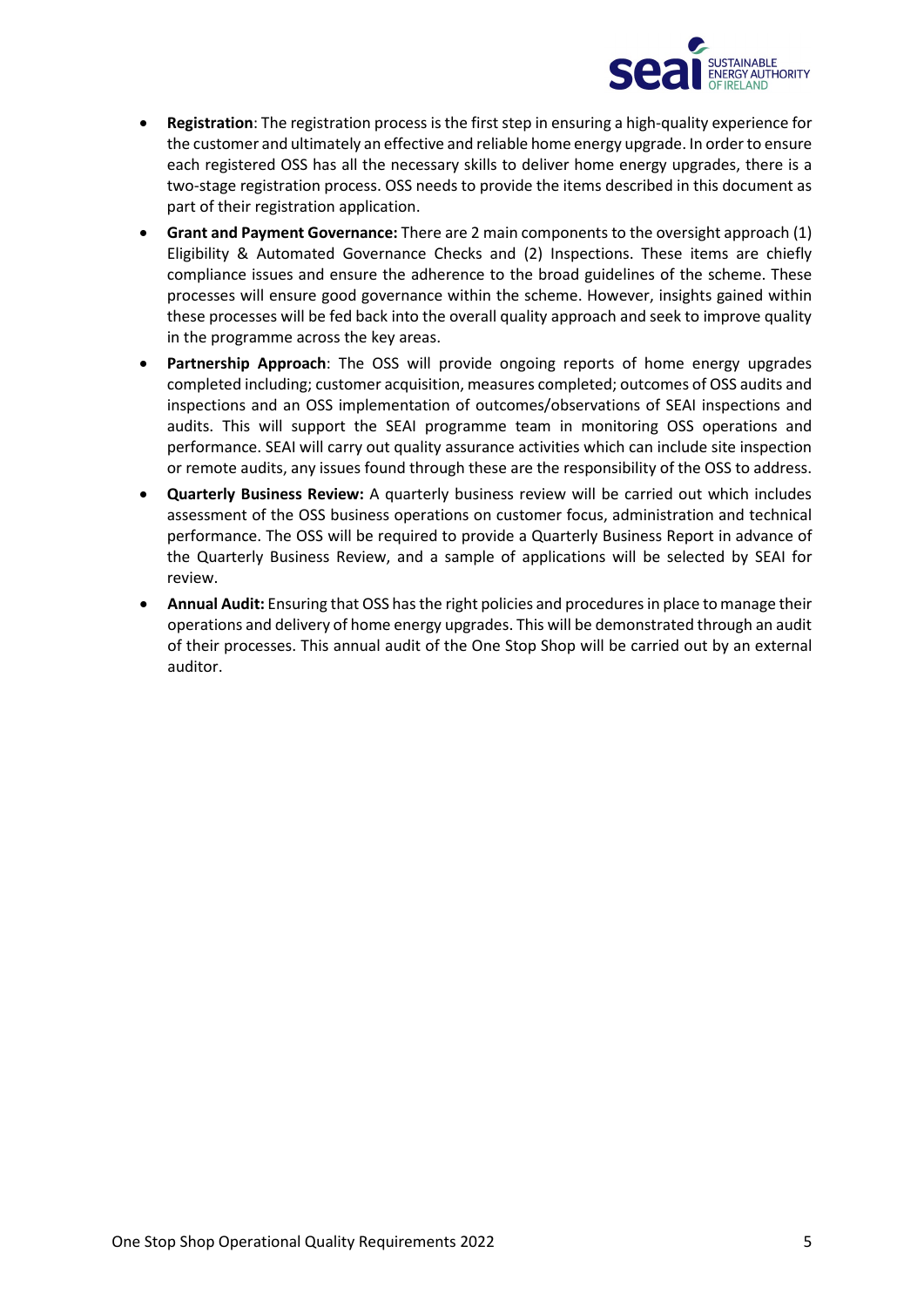

# <span id="page-5-0"></span>**3 Alignment to ISO Standards**

SEAI will align Home Energy Upgrade scheme to the principles and approach of ISO, as this will help companies whether they are certified or not to ISO to demonstrate their capabilities in a common set of language and formats with which they may be familiar. SEAI will recognise systems certified to ISO 9001 and ISO 10005 and which meet the requirements of the scheme and those set out in this document. For companies without certification, a Quality Plan written in accordance with 10005 will help the OSS demonstrate that they have the appropriate quality management system.

ISO (the International Organisation for Standardization) is a worldwide federation of national standards bodies (ISO member bodies). It provides standardization across an array of products and companies. Its main goal is to facilitate trade, but its focus is on process improvement, safety, and quality in several areas.

ISO 9001 is the international standard that underlines the requirements for a quality management system (QMS). It ensures that an organization continues to offer quality products and operates correctly under its regulatory measures. ISO 9001 has 7 main pillars:

- ISO 9001:2015 Clause 4: Context of the Organisation
- ISO 9001:2015 Clause 5: Leadership
- ISO 9001:2015 Clause 6: Planning
- ISO 9001:2015 Clause 7: Support
- ISO 9001:2015 Clause 8: Operation
- ISO 9001:2015 Clause 9: Performance evaluation
- ISO 9001:2015 Clause 10: Improvement

ISO 10005 provides guidelines for establishing, reviewing, accepting, applying, and revising quality plans. It is applicable to quality plans for any intended output, be that a process, product, service, or contract. It is focused primarily on the provision of outputs and is not a guide to the planning of quality management system development. It is applicable whether an organisation has a management system in conformity with ISO 9001. ISO 10005 has 4 main pillars:

- ISO 10005:2018 Clause 4: Using a Quality plan
- ISO 10005:2018 Clause 5: Development of a Quality plan
- ISO 10005:2018 Clause 6: Content of the Quality plan
- ISO 10005:2018 Clause 7: Operation and control of the Quality plan

The length and detail of the document and descriptions should be proportional to the processes and procedures they represent. The document should contain the steps required to complete that process. The level of detail in the procedure should reflect the importance of the procedure.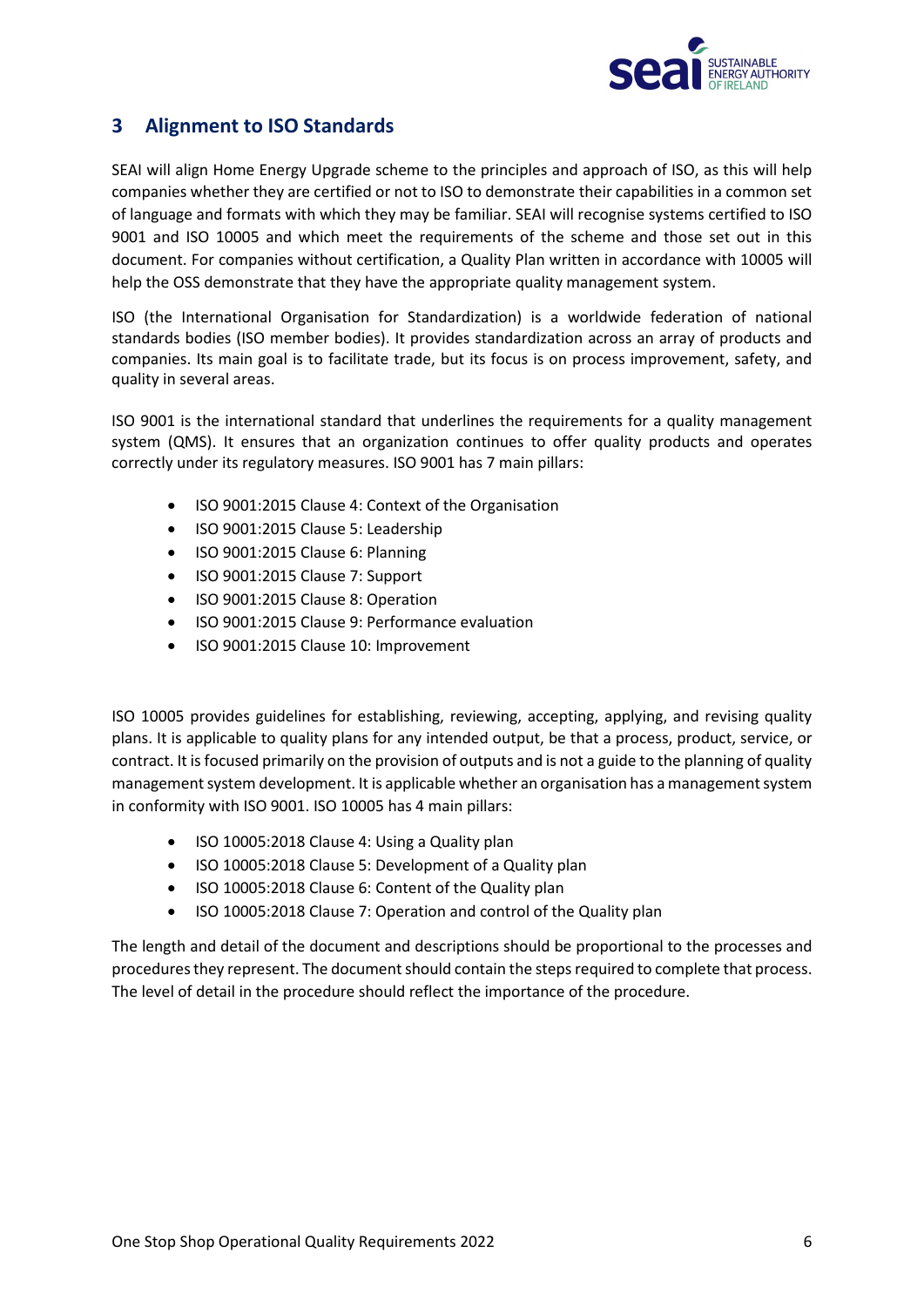

# <span id="page-6-0"></span>**4 Quality Management System**

The OSS shall operate a Quality Management System to ensure that every home upgraded by them meets the requirements of the Scheme. The aim of the Quality Plan and the Quality Management System is to improve overall operations of an organisation. Its approach is to work with the current processes and procedures in a company to identify which are successful, to identify if any improvements are needed in the current processes and procedures or if there are any gaps which need specifying. Independent auditing of the OSS processes and procedures will provide a baseline on which to measure ongoing improvement of the organization.

In essence if an organisation has clear, robust processes and procedures in place to ensure that every installation is compliant, it allows the OSS to focus and support staff training/succession to maintain these standards. Periodic reviews of processes and procedures are prudent where new technologies become available. The QMS does not have to be a single document, it can be a collection of procedures, documents, software packages and tools to help the OSS fulfil its operations.

For the registration application, the OSS is required to provide documents to demonstrate that they have the processes and procedures to ensure they have the appropriate resources, good customer care, are able to manage the works and ensure works are monitored and delivered to the requirements, a commitment to continuous improvement, robust audit processes and procedures, technical capability and knowledge, and annual review of their business.



# <span id="page-6-1"></span>**4.1 One Stop Shop Resources (Personnel)**

The success of an organisation depends heavily on employees. Well trained supported staff are key to an organisation's development. The OSS should document each role required for the energy upgrade works and the individual fulfilling the activities within each role. A role maybe filled by either one or more individuals. The individual competency requirements for each specific measure are described in the Domestic Technical Standards and Specifications. The roles and activities to deliver home energy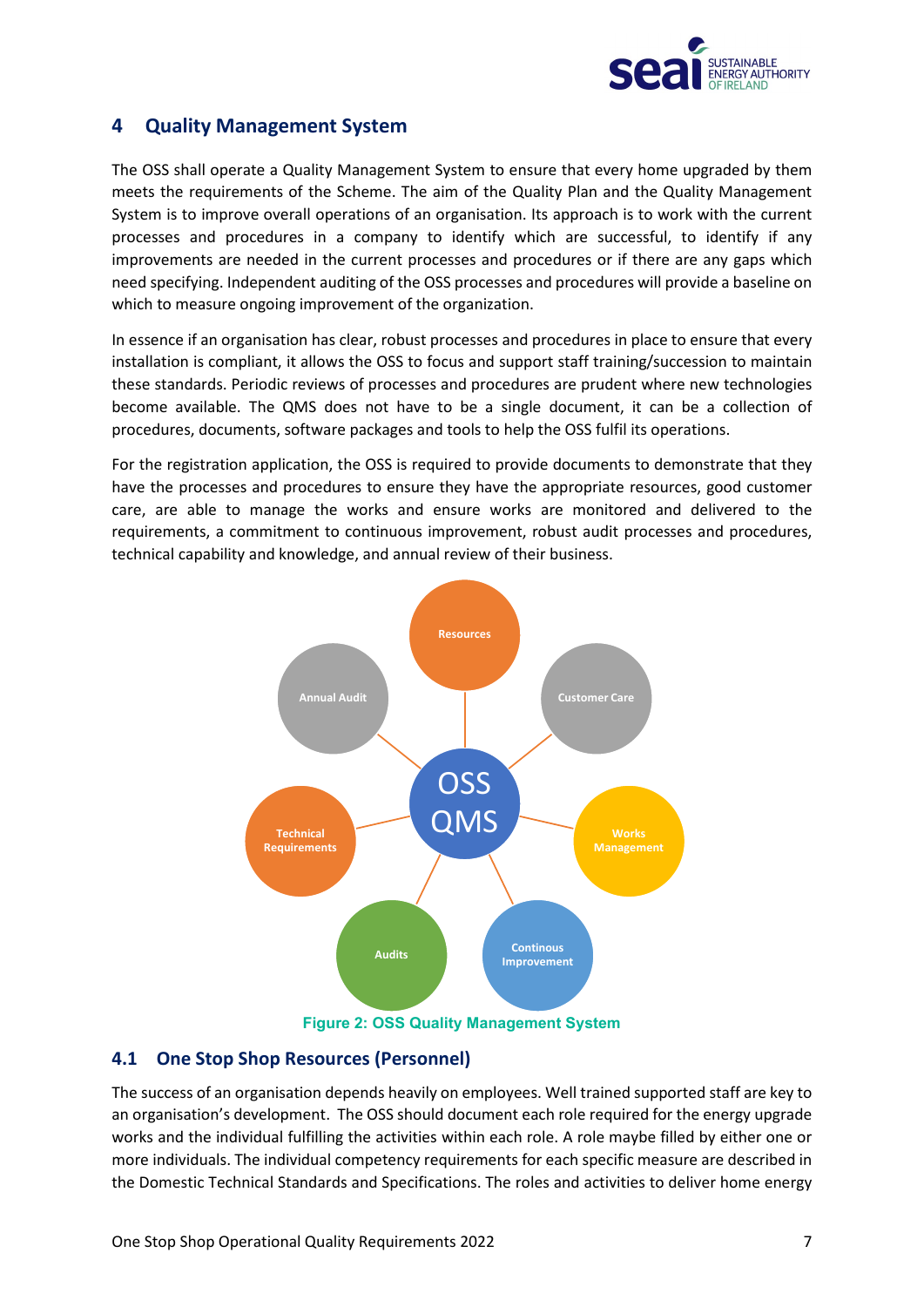

upgrades goes beyond the technical measures specified in the DTSS and the OSS shall ensure that all the roles are documented (marketing, sales, administration, project management, etc…). This means all roles need to be documented so it is clear to all employees and to SEAI who is responsible.

The OSS should ensure they have sufficient competent resources to satisfy all the home energy upgrade measures required. The people under the direct control of the One Stop Shop can be direct employees or contracted personnel. The One Stop Shop should ensure that these people have the required competency to complete their work and have received adequate training.

The OSS personnel procedure should include the following elements (aligned to ISO 9001 clause 7.1.2):

#### **Participants/Responsibilities:**

- All Managers
- Heads of Department
- Supervisors

#### **Deliverables/Outputs:**

- Defined Roles and Responsibilities
- Performance management
- Learning & development
- Succession planning
- CV's

# <span id="page-7-0"></span>**4.2 Customer Care**

The OSS shall have a documented customer care procedure for dealing with homeowners. OSS will have at minimum the following elements considered in their procedures:

- 1. Dealing with Customers Engagement
	- a. targeted advertising campaigns and promotions of energy services,
	- b. internet and social media marketing,
	- c. open house type events,
	- d. community based information evenings,
	- e. the provision of on-line information, awareness & training events
- 2. Technical Assessment/ BER
- 3. Answering Customer queries
- 4. Contract signing
- 5. Customer relations during works
- 6. Addressing Customer Issues

The customer care procedure should include the following elements (aligned to ISO 9001 clause 9.1.2):

#### **Approach**

- Amending and implementing the procedure
- Methods of capturing customer feedback and perceptions
- Methods of complaint handling and product returns/reworks.

#### **Participants/Responsibilities**

- Management Representative
- Operational Managers
- Process Owners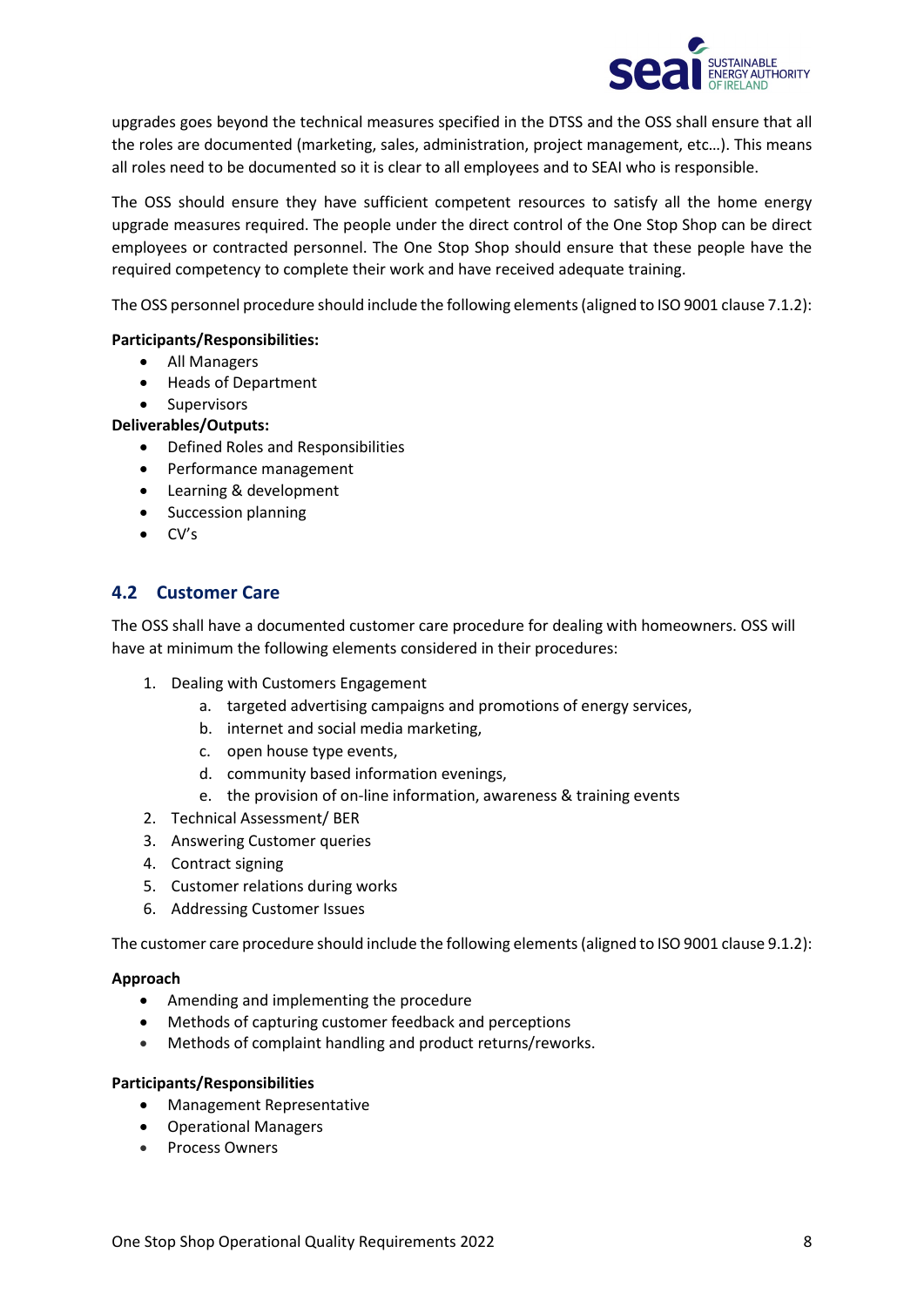

#### **Deliverables/Outputs**

- Authorized and implemented procedure
- Customer Charter
- Customer Satisfaction Survey
- Customer Feedback Log
- Pre-works Contracts

#### **Sample KPI's**

- Number of contacts received
- Turnaround time
- Customer Satisfaction

# <span id="page-8-0"></span>**4.3 Works Assessment**

The One Stop Shop shall have audit, inspection and corrective action procedures. The guidelines require that at least 20% of works must be audits. These should consider at minimum

- each type of energy upgrade measure or technology installed,
- include mid-work assessments for those works which cannot be easily verified post-works such as air tightness, wall insulation and other measures
- the whole retrofit as a system,
- be representative across varying manufacturers and models, and
- be representative across works carried out by different installers and contractors.

The root causes of issues found should be identified and examined and outcomes documented. Any corrective actions shall include the rectification of the issue or fault found and ensure actions are implemented to prevent re-occurrence.

The One Stop Shop should maintain complete records of the home energy upgrades as per the Domestic technical Standards and Specifications and any scheme requirements. They also should retain documentation of their reworks and audit procedures.

The works assessment and re-works procedures should consider ISO 10005 6.0 and 7.0 and ensure that the procedures cover:

- 1. How employee/contractor is assessed
- 2. How H&S is addressed
- 3. How works are reviewed (Site Visits, Site meetings, Specification compliance, sign off process, Quality sign off process, After care - system is installed but can the home owner use it (for example heat pumps), Evidence of Inspection and Waste management policy and certification
- 4. How reworks are addressed
- 5. Further training
- 6. Customer Complaints

#### **Outputs**

- Site reports
- Site meeting minutes
- Specification Compliance form
- Quality Compliance form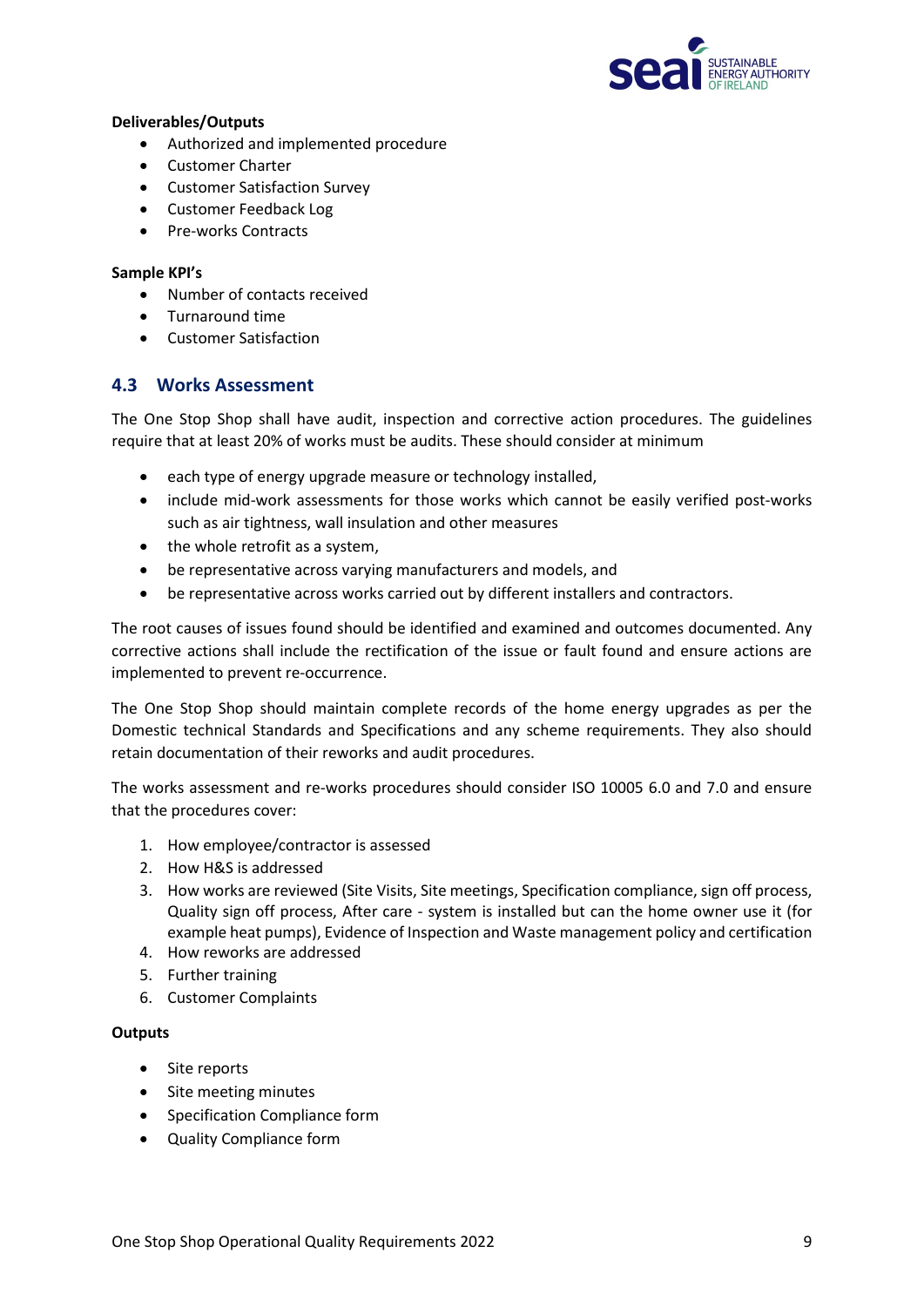

#### **Support Processes**

- Customer Care and After care policy
- Training
- Managerial Contractor review

#### **Toolkit**

• Use current market products, e,g snag apps - these Apps are widely available and are possibly being used by some OSS's already

#### **Sample KPIs'**

- Cost per incident
- Recurring incidents
- Number of unresolved incidents

#### <span id="page-9-0"></span>**4.4 Continual Improvement**

The OSS shall have documented procedures for continual improvement. This will support the continued development and innovation of the company (new technologies, ways of working, digitisation) and shall ensure that non-conformities are corrected and prevented. The aim is to continually improve the quality of the home energy upgrade and eliminate non-conformities so that they are not repeated. Embedding this principle in the OSS operations can support the development of a culture of prevention and continuous improvement and empower staff to solve issues.

Actions here can be initiated from a variety of sources; audits, inspections, training, new technology assessment, complaints, changes to products or regulations and others.

The One Stop Shop shall have a nonconformity and corrective action procedure (aligned to ISO 9001 8.7 &10.2 and ISO 10005 6.15). This would consider the following

#### **Approach**

- Amending and implementing the procedure
- Documented procedure
- Nonconforming output log
- Corrective action form and log
- Root-cause analysis techniques
- Train affected staff on how to report non-conformances and issues for corrective action

#### **Participants/Responsibilities**

- Management Representative
- Operational Managers
- Process Owners
- All Managers
- Heads of Department
- Affected staff

#### **Deliverables/Outputs**

• Define action to address nonconformity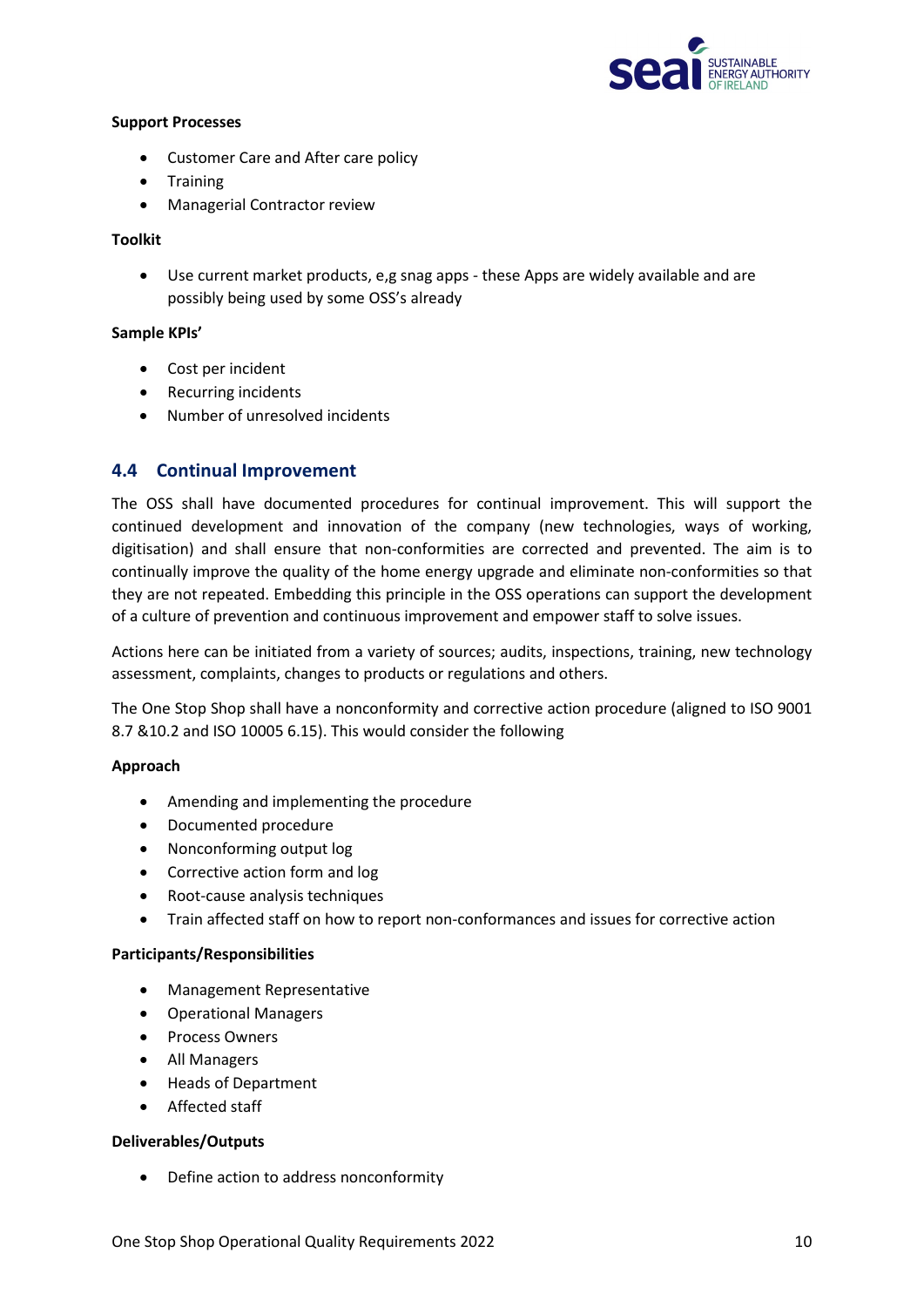

- State implementation / completion date and person responsible
- Authorized and implemented procedure
- Training presentations
- Handouts
- Training attendance records

#### <span id="page-10-0"></span>**4.5 Audit Procedure**

The One Stop Shop will need to have an audit procedure where they can assess the delivery and performance of their operations and works. This would focus on their operations as a whole, for instance how the customer service is performing, how complaints/issues that arise are managed and how learnings from their outcomes are implemented, all to drive improvement in the delivery of service to the homeowner. Similarly with more conventionally though audit procedure where the focus is on the energy upgrades works delivered at the home, One Stop Shop are required to audit their works as part of their quality plan. This audit procedure should be comprehensive and consider representative of the works being completed, considering any risk factors.

The audits should be carried out by a competent person or auditor. Best practice would be that this person is separate from the person or contractor who carried out the works, for instance a One Stop Shop employee auditing works carried out by an installer. The One Stop Shop shall retain documents related to the home energy upgrades for **7 years**.

Any issues discovered by the One Stop Shop should be addressed and rectified. Any major endemic issues should be reported to SEAI, this is to ensure that common issues for the industry can be addressed together with the wider One Stop Shop sector.

The aim is that the audit procedures are aligned to ISO 9001 9.2 and ISO 10005 6.17, this would include:

#### **Approach**

- Amending and implementing the procedure
- Selecting auditors
- Devising an audit programme/schedule
- Audit reporting records

#### **Participants/Responsibilities**

- Management Representative
- Auditors

#### **Deliverables/Outputs**

- Authorized and implemented procedure
- Audit programme/schedule
- Audit reports

#### <span id="page-10-1"></span>**4.6 Technical Reference Documents**

The One Stop Shop shall have access to current editions of required documents, standards and regulations required to complete their work. These would include at minimum:

• NSAI S.R 54: 2014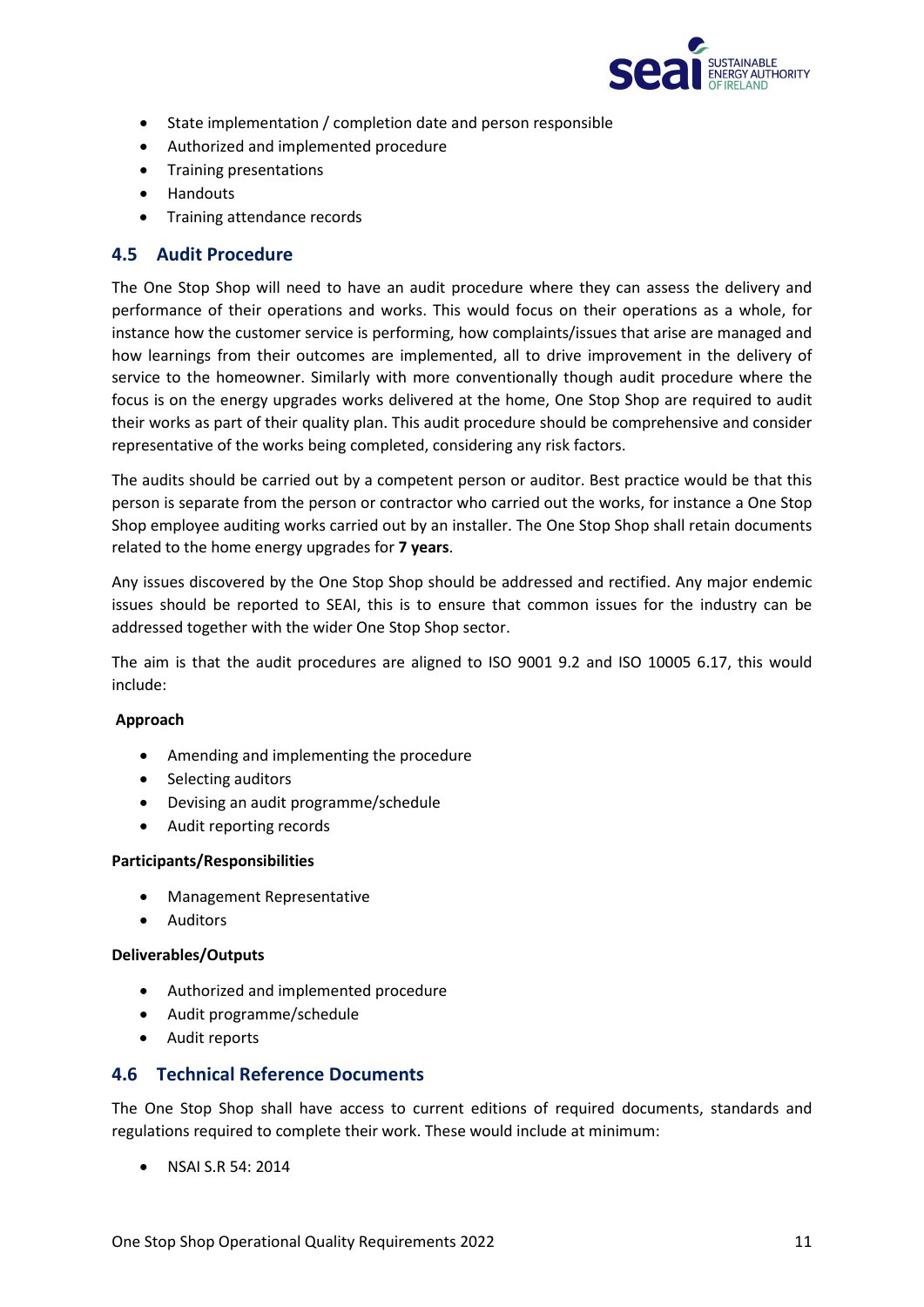

- Domestic Technical Standards and Specifications (DTSS)
- One Stop Shop documentation and registration guidelines and terms and conditions
- Scheme guidelines, documentation and terms and conditions
- Building regulations
- Planning regulations
- Wiring regulations
- Health & safety regulations
- Better Energy Homes-QADP
- Desktop Audit Photo Guidance Rev.1
- ISO 9001:2015 Quality Management Systems Requirements
- ISO 10005:2018 Quality Management Guidelines for Quality Plans
- ISO 14001:2015 Environmental management systems Requirements and guidance for use
- Best Practice guidelines for the preparation of resource management plans for construction and demolition projects

#### <span id="page-11-0"></span>**4.7 OSS Annual audit**

The One Stop Shop should have an independent audit of their operations completed each year by an independent auditor. This should focus on their operations, procedures and also consider each type of energy upgrades completed to ensure that the works and operations are meeting the scheme requirements and also meeting the One Stop Shop's operation requirements.

The outcomes of this review and any resulting actions shall be provided to SEAI.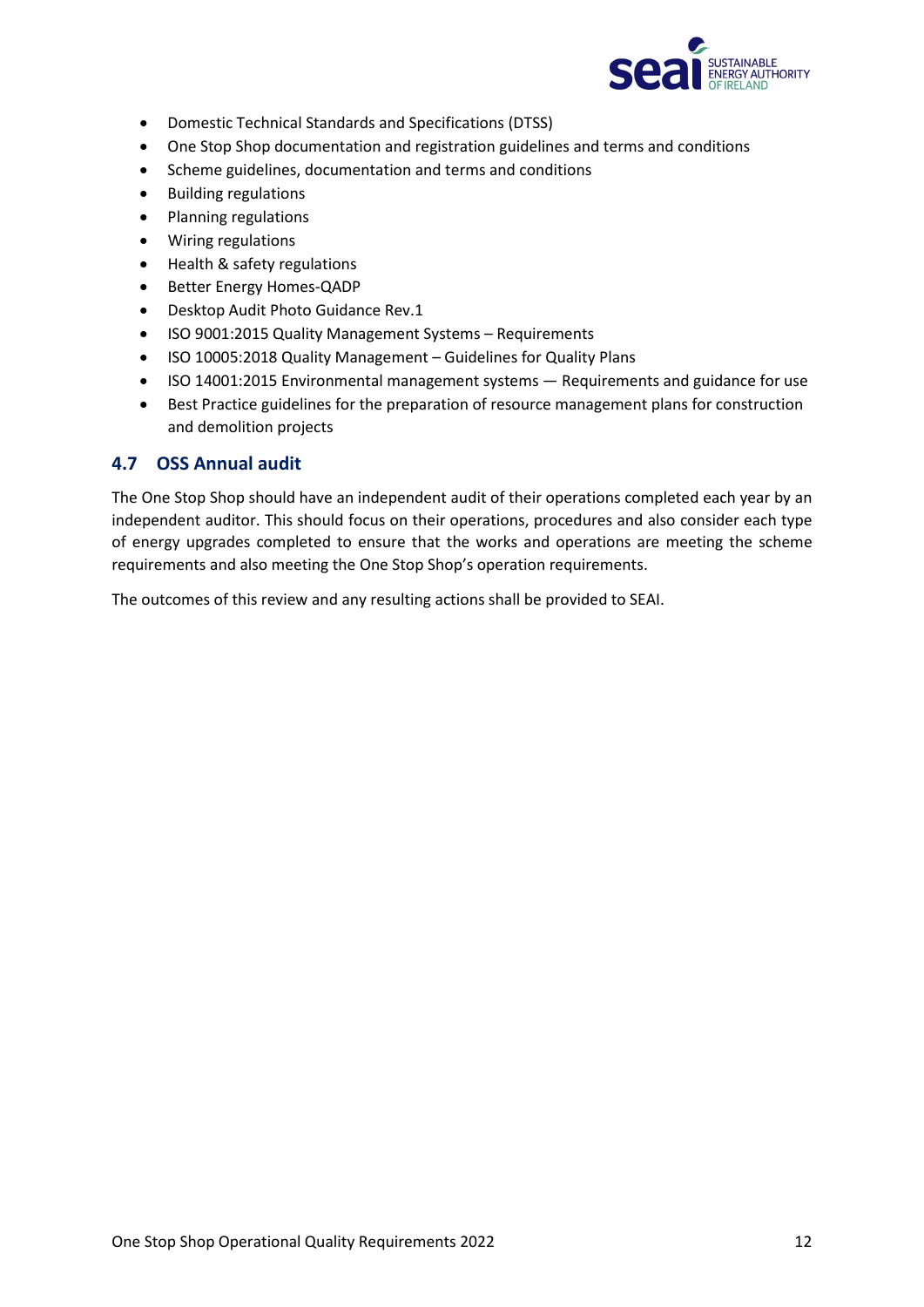

# <span id="page-12-0"></span>**5 Operations and Quality Management**

SEAI approach to monitoring and support One Stop Shops is

- Ongoing desktop and onsite audits/inspections
- Quarterly Business Reviews
- Annual Audit
- OSS Development

# <span id="page-12-1"></span>**5.1 Ongoing desktop and onsite audits/inspections**

SEAI will undertake as part of our quality assurance delivery both desktop and on-site audit functions. This will mean that we will undertake a percentage audit of applications and request for payments submitted by the One Stop Shop. The purpose is to evaluate the home energy upgrades and One Stop Shop performance in the schemes and ensure that the installations meet the relevant standards. This will mean that reworks can be required of issues discovered and that the One Stop Shop will be required to demonstrate how their operations have considered these issues and implemented corrective actions. The audit and inspection level and volume will be adjusted based on the compliance by the One Stop Shop

SEAI may also carry out additional accompanied inspections, where together with the One Stop Shop and contractors carry out assessment of the works during installation. The aim of these is to support the delivery of quality installations and One Stop Shop development.

# <span id="page-12-2"></span>**5.2 Quarterly Business Reviews**

The One stop Shop will prepare a Quarterly Business Review which will be scheduled for every three months to review their operations and performance as described in the OSS Operational Guide. This will include:

#### <span id="page-12-3"></span>**5.2.1 Customer Engagement and Pipeline:**

The OSS should be able to demonstrate how they will engage effectively with customers, manage the interactions and be able to act on issues affecting customer satisfaction. The OSS will provide a report detailing:

- Metrics on throughput leads, applications, contracts, HEA, works
- Quotes issued to homeowners
- Codified reasons for customers not proceeding
- Customer satisfaction and feedback
- Voice of the customer / Survey outcomes
- Complaints
- Activities or events

#### <span id="page-12-4"></span>**5.2.2 Strategic Progress:**

The OSS shall provide a report of their review of their OSS progress with the plans and metrics as established in the strategic plan provided on registration including anticipated growth and rate of completions

#### <span id="page-12-5"></span>**5.2.3 Administration:**

The OSS shall provide a report covering a review of administration and operational effectiveness: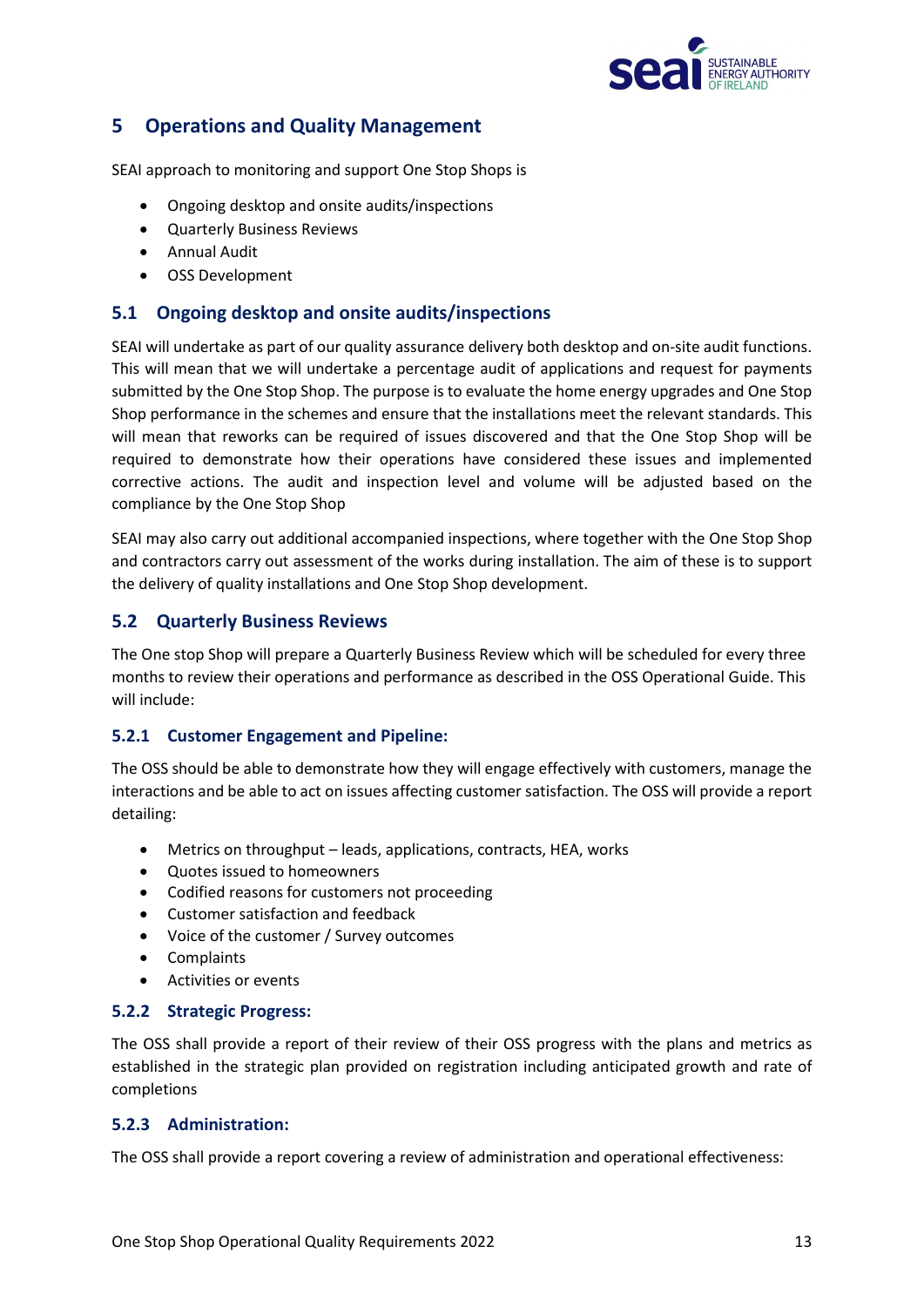

- Applications
- Offers
- Request for payment
- Errors additional details required
- Common issues
- RCA and implementation of corrective action

In depth review of specific applications will be carried out to assess the end-to-end operations including customer services and adherence to technical requirements. This will include reviewing documentation demonstrating appropriate management of works (minutes, action logs, internal QA), handover documentation to homeowner and required technical and administrative documentation (invoices, certifications, commissioning reports, etc…) as required for the home energy upgrades.

#### <span id="page-13-0"></span>**5.2.4 Financial Review:**

The OSS shall provide a report of financial elements of individual projects including provision of documentation such as:

- Quotations
- Contract with homeowner
- Invoices
- Evidence of Payment

#### <span id="page-13-1"></span>**5.2.5 Technical Review:**

The OSS shall provide a report of home energy upgrades completed in the quarter covering technical aspects of completed projects to include:

- Measures completed
- Review of the Home Energy Assessment performed
- Outcomes of OSS audits and inspections
- Review of SEAI inspections and audits
- Assessment of quality performance and actions to continuously improve quality
- Review of resource management plan for the retrofit works (to ensure that at least 70% C&D waste is managed as required in the guidelines)
- Review of a selection of Home Energy Assessments
- Review of site photographs for installed measures
- All relevant QA reports and supporting documentation
- Any certifications in line with the relevant technical standards

Outcomes of the review of technical performance will feed into supports and training provided to improve the quality of the supply chain as well as informing inspection selection.

Information requested in respect of a quarterly review must be provided to SEAI or its agent within 5 working days of receipt of request for that information. Failure to provide information within the required timeline may result in restriction or removal of access to the grant portal for the OSS.

An OSS with poor performance may be required to provide more frequent reviews or increased levels of audits/inspections. This is at the discretion of SEAI.

SEAI or a third party may seek to review or audit the performance of the QMS of an OSS.